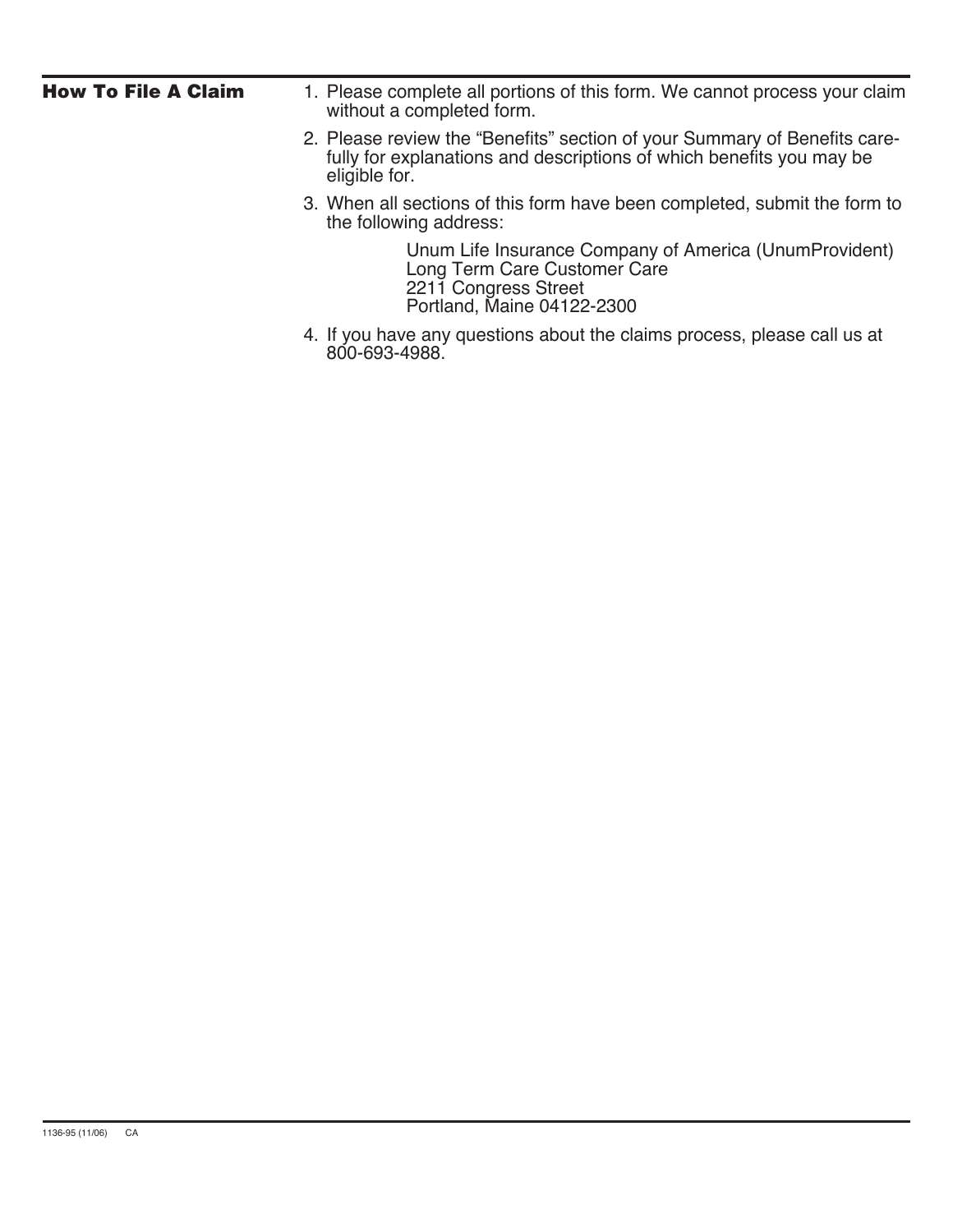For your protection, the laws of several states, including Alaska, Georgia, Louisiana, Massachusetts, Oregon, Rhode Island, South Carolina, Texas, Utah and others require this statement to appear:

#### **Fraud Warning**

Any person who, with intent to defraud or knowing that he/she is facilitating a fraud against an insurer, submits an application or files a claim containing a false or deceptive statement may be prosecuted for insurance fraud.

#### **Fraud Warning for California Residents**

Any person who knowingly presents a false or fraudulent claim for the payment of a loss is guilty of a crime and may be subject to fines and confinement in state prison. In addition, submission of false information in connection with this claim form may also constitute a crime under federal laws. UNUMProvident will pursue any appropriate legal remedies in the event of insurance fraud, including prosecuting under federal mail fraud, federal wire fraud and/or the federal Racketeer Influenced and Corrupt Organizations Act statutes. Any false statements made herein may be reported to the state and federal tax and regulatory authorities as appropriate.

#### **Fraud Warning for Colorado Residents**

It is unlawful to knowingly provide false, incomplete, or misleading facts or information to an insurance company for the purpose of defrauding or attempting to defraud the company. Penalties may include imprisonment, fines, denial of insurance, and civil damages. Any insurance company or producer of an insurance company who knowingly provides false, incomplete, or misleading facts or information to a policyholder or claimant for the purpose of defrauding or attempting to defraud the policyholder or claimant with regard to a settlement or award payable from insurance proceeds shall be reported to the Colorado Division of Insurance within the Department Regulatory Agencies.

#### **Fraud Warning for District of Columbia Residents**

WARNING: It is a crime to provide false or misleading information to an insurer for the purpose of defrauding the insurer or any other person. Penalties include imprisonment and/or fines. In addition, an insurer may deny insurance benefits, if false information materially related to a claim was provided by the applicant.

#### **Fraud Warning for Florida Residents**

Any person who knowingly and with intent to injure, defraud or deceive any insurer, files a statement of claim or application containing any false, incomplete or misleading information is guilty of a felony of the third degree.

## **Fraud Warning for Kentucky Residents**

Any person who knowingly and with intent to defraud any insurance company or other person files an application for insurance containing any materially false information or conceals, for the purpose of misleading, information concerning any fact material thereto commits a fraudulent insurance act, which is a crime.

## **Fraud Warning for New Jersey Residents**

Any person who includes any false or misleading information on an application for an insurance policy is subject to criminal and civil penalties.

## **Fraud Warning for New York Residents**

Any person who knowingly and with intent to defraud any insurance company or other person files an application for insurance or statement of claim containing any materially false information, or conceals for the purpose of misleading, information concerning any fact material thereto, commits a fraudulent insurance act, which is a crime, and shall also be subject to a civil penalty not to exceed five thousand dollars and the stated value of the claim for each such violation.

## **Fraud Warning for Pennsylvania Residents**

WARNING: Any person who knowingly and with intent to defraud any insurance company or other person files an application for insurance or statement of claim containing any materially false information or conceals for the purpose of misleading, information concerning any fact material thereto commits a fraudulent insurance act, which is a crime and subjects such person to criminal and civil penalties.

## **Fraud Warning for Virginia Residents**

Any person who, with intent to defraud or knowing that he/she is facilitating a fraud against an insurer, submits an application or files a claim containing a false or deceptive statement may have violated state law.

## **Fraud Warning for Washington Residents**

It is a crime to knowingly provide false, incomplete or misleading information to an insurance company for the purpose of defrauding the company. Penalties include imprisonment, fines and denial of insurance benefits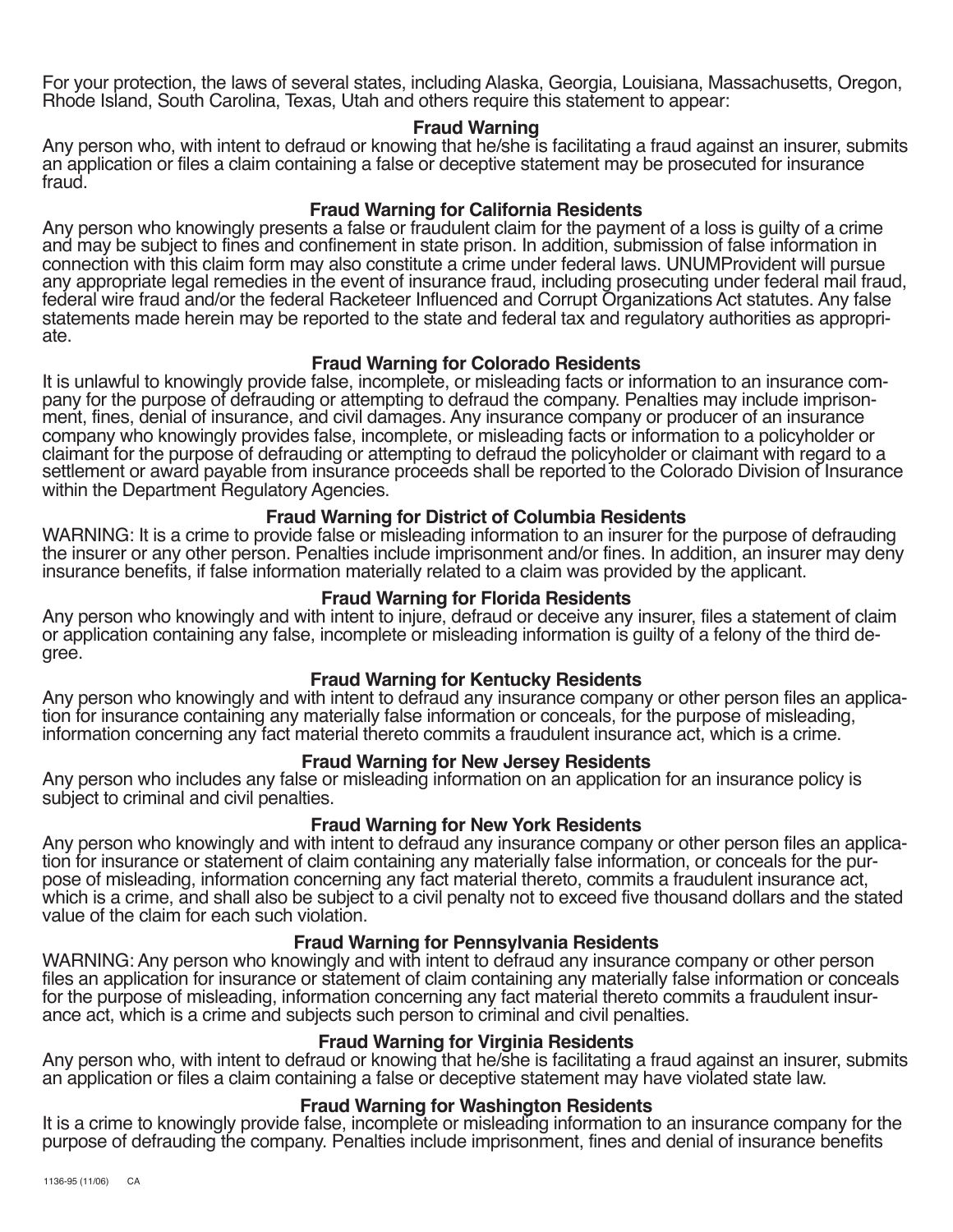

| Employer/Group Policyholder Name:                                                                                                                                           | Group ID#:                                                                 |                                                                                                                                                                                                                                                                                                                                                                                                                                 |
|-----------------------------------------------------------------------------------------------------------------------------------------------------------------------------|----------------------------------------------------------------------------|---------------------------------------------------------------------------------------------------------------------------------------------------------------------------------------------------------------------------------------------------------------------------------------------------------------------------------------------------------------------------------------------------------------------------------|
| Name of Employee/Retiree: (first, middle, last)                                                                                                                             | Social Security #:                                                         |                                                                                                                                                                                                                                                                                                                                                                                                                                 |
|                                                                                                                                                                             |                                                                            |                                                                                                                                                                                                                                                                                                                                                                                                                                 |
| <b>Name of Claimant:</b> (if different than employee/retiree): (first, middle, last) Claimant's Social Security #:<br>Miss $\square$<br>Ms.<br>Mrs. $\Box$<br>Mr.<br>$\Box$ |                                                                            |                                                                                                                                                                                                                                                                                                                                                                                                                                 |
| Relationship to Employee:                                                                                                                                                   | Date of Birth:                                                             | Telephone #:                                                                                                                                                                                                                                                                                                                                                                                                                    |
| $\Box$ Spouse $\Box$ Parent $\Box$ Grandparent                                                                                                                              |                                                                            | $\frac{1}{\sqrt{1-\frac{1}{2}}}\frac{1}{\sqrt{1-\frac{1}{2}}}\frac{1}{\sqrt{1-\frac{1}{2}}}\frac{1}{\sqrt{1-\frac{1}{2}}}\frac{1}{\sqrt{1-\frac{1}{2}}}\frac{1}{\sqrt{1-\frac{1}{2}}}\frac{1}{\sqrt{1-\frac{1}{2}}}\frac{1}{\sqrt{1-\frac{1}{2}}}\frac{1}{\sqrt{1-\frac{1}{2}}}\frac{1}{\sqrt{1-\frac{1}{2}}}\frac{1}{\sqrt{1-\frac{1}{2}}}\frac{1}{\sqrt{1-\frac{1}{2}}}\frac{1}{\sqrt{1-\frac{1}{2}}}\frac{1}{\sqrt{1-\frac{$ |
| Address: (street, city, state, zip):                                                                                                                                        |                                                                            |                                                                                                                                                                                                                                                                                                                                                                                                                                 |
| Where are you currently residing?                                                                                                                                           |                                                                            |                                                                                                                                                                                                                                                                                                                                                                                                                                 |
| $\Box$ Your Residence $\Box$ Nursing Care Facility (Nursing Home)<br>□ Assisted Living Facility<br>$\Box$ Hospital                                                          | $\Box$ Residential Care Facility<br>□ Other (explain)<br>□ Other (explain) |                                                                                                                                                                                                                                                                                                                                                                                                                                 |
| If other than your Residence:                                                                                                                                               |                                                                            |                                                                                                                                                                                                                                                                                                                                                                                                                                 |
|                                                                                                                                                                             |                                                                            |                                                                                                                                                                                                                                                                                                                                                                                                                                 |
|                                                                                                                                                                             |                                                                            |                                                                                                                                                                                                                                                                                                                                                                                                                                 |
| Are there other conditions contributing to your need for assistance? _______________________________                                                                        |                                                                            |                                                                                                                                                                                                                                                                                                                                                                                                                                 |
|                                                                                                                                                                             |                                                                            |                                                                                                                                                                                                                                                                                                                                                                                                                                 |
| When did you first begin to need assistance? __/_/_/_____________________________                                                                                           |                                                                            |                                                                                                                                                                                                                                                                                                                                                                                                                                 |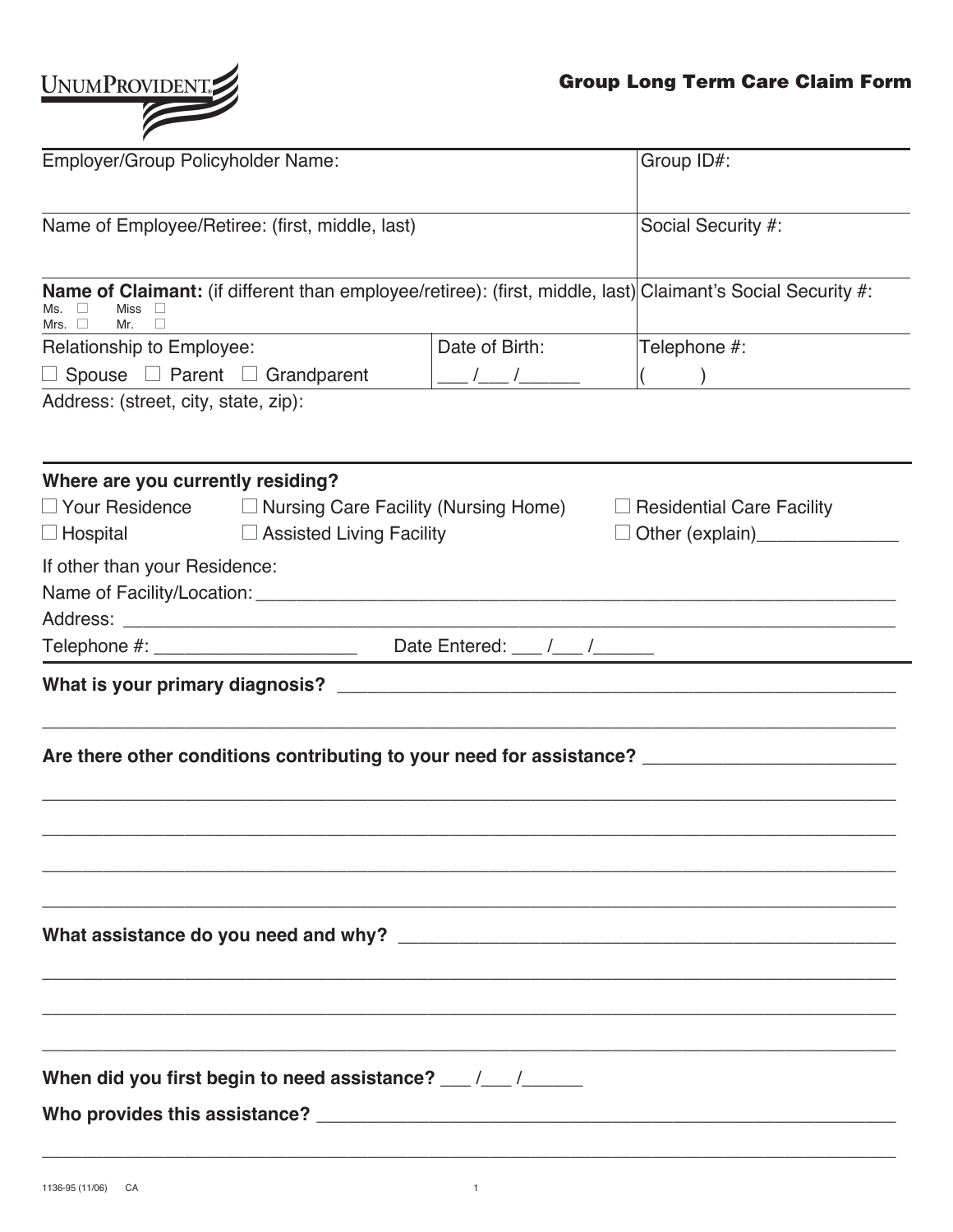# If you have been hospitalized or confined to any other type of facility within the last year, please complete this section:

| Telephone #: $\frac{( \ \ )$ Date Admitted: __ /__ /___ Date Discharged: __ /__ /_____                                                           |  |  |  |                                                                                                                      |  |  |
|--------------------------------------------------------------------------------------------------------------------------------------------------|--|--|--|----------------------------------------------------------------------------------------------------------------------|--|--|
|                                                                                                                                                  |  |  |  |                                                                                                                      |  |  |
|                                                                                                                                                  |  |  |  |                                                                                                                      |  |  |
|                                                                                                                                                  |  |  |  |                                                                                                                      |  |  |
| Telephone #: $\frac{(n-1)(n-1)}{2}$ Date Admitted: __ /__ /___ Date Discharged: __ /__ /_____                                                    |  |  |  |                                                                                                                      |  |  |
|                                                                                                                                                  |  |  |  |                                                                                                                      |  |  |
|                                                                                                                                                  |  |  |  | <u> 1980 - Andrea Santa Andrea Andrea Andrea Andrea Andrea Andrea Andrea Andrea Andrea Andrea Andrea Andrea Andr</u> |  |  |
|                                                                                                                                                  |  |  |  |                                                                                                                      |  |  |
|                                                                                                                                                  |  |  |  |                                                                                                                      |  |  |
|                                                                                                                                                  |  |  |  |                                                                                                                      |  |  |
| Please list the physicians you see on a regular basis and those with whom you have consulted with for<br>your current condition.                 |  |  |  |                                                                                                                      |  |  |
|                                                                                                                                                  |  |  |  |                                                                                                                      |  |  |
|                                                                                                                                                  |  |  |  |                                                                                                                      |  |  |
| Telephone #: $\frac{(n+1)(n+1)(n+2)}{n+1}$ Date 1st Seen: __ /__ /_____ Date Last Seen: __ /__ /______                                           |  |  |  |                                                                                                                      |  |  |
|                                                                                                                                                  |  |  |  |                                                                                                                      |  |  |
| Physician's Address: North American School and Contract of the Contract of the Contract of the Contract of the                                   |  |  |  |                                                                                                                      |  |  |
| Telephone #: $\frac{(n+1)(n+1)(n+2)}{n+1}$ Date 1st Seen: __ /__ /_____ Date Last Seen: __ /__ /_____                                            |  |  |  |                                                                                                                      |  |  |
|                                                                                                                                                  |  |  |  |                                                                                                                      |  |  |
|                                                                                                                                                  |  |  |  |                                                                                                                      |  |  |
| Telephone #: $\frac{(n+1)(n+1)(n+2)}{n+1}$ Date 1st Seen: __ /__ /_____ Date Last Seen: __ /__ /_____                                            |  |  |  |                                                                                                                      |  |  |
|                                                                                                                                                  |  |  |  |                                                                                                                      |  |  |
|                                                                                                                                                  |  |  |  |                                                                                                                      |  |  |
| Telephone #: $\frac{(n+1)(n+1)(n+2)}{n+1}$ Date 1st Seen: __ /__ /__ __ Date Last Seen: __ /__ /___ /____                                        |  |  |  |                                                                                                                      |  |  |
|                                                                                                                                                  |  |  |  |                                                                                                                      |  |  |
|                                                                                                                                                  |  |  |  |                                                                                                                      |  |  |
| Telephone #: $\underbrace{( ) \qquad }$ Date 1st Seen: $\underbrace{ / \qquad }$ Date Last Seen: $\underbrace{ / \qquad }$<br>1136-95 (11/06) CA |  |  |  |                                                                                                                      |  |  |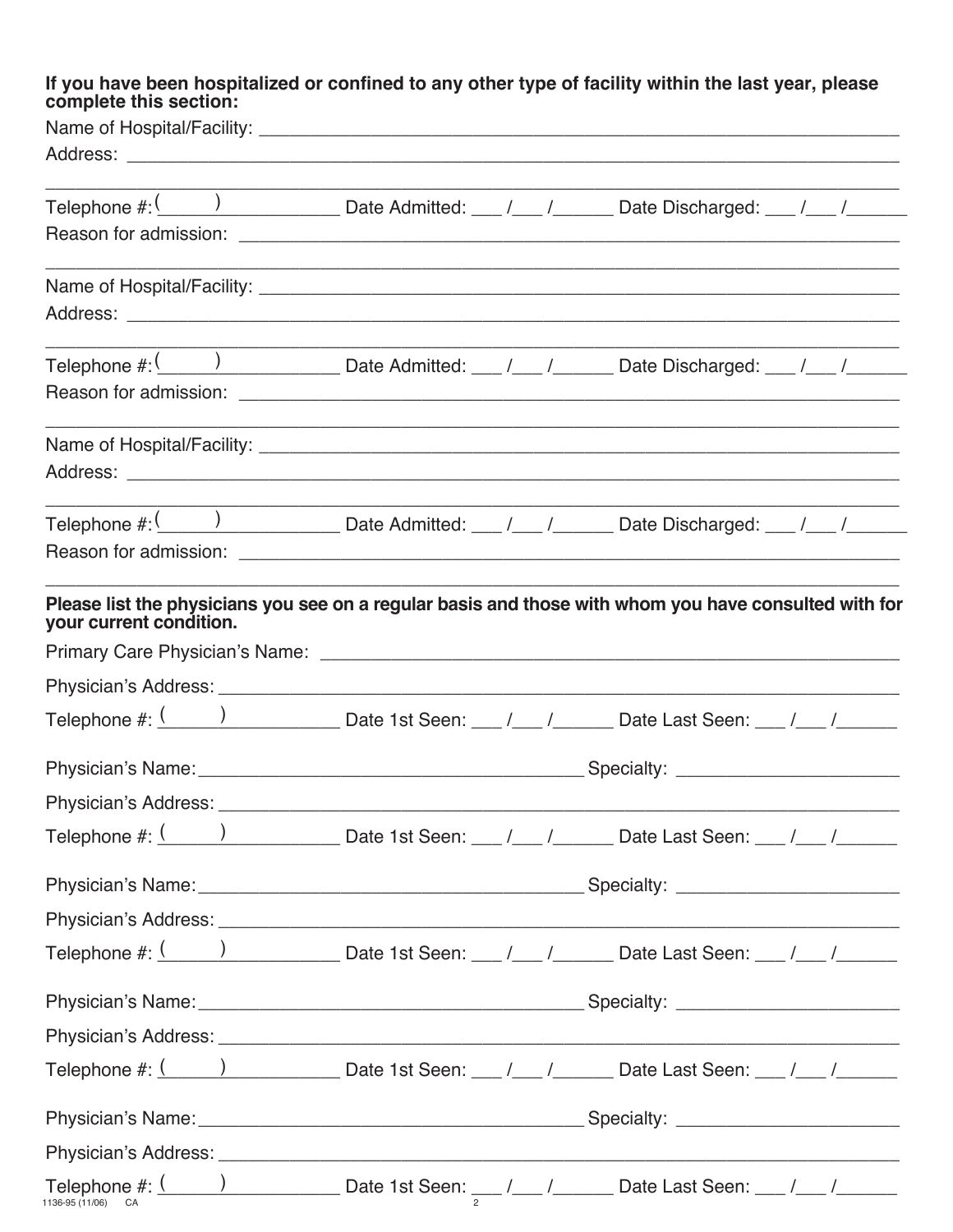| Are you currently, or have you recently, received any of the following services? |   |                                                                                                                                                                                                                               |  |
|----------------------------------------------------------------------------------|---|-------------------------------------------------------------------------------------------------------------------------------------------------------------------------------------------------------------------------------|--|
|                                                                                  |   | $\Box$ Home Health Services $\Box$ Physical Therapy $\Box$ Occupational Therapy $\Box$ Other Services                                                                                                                         |  |
| If you checked any of the above, please provide the information requested below: |   |                                                                                                                                                                                                                               |  |
|                                                                                  |   |                                                                                                                                                                                                                               |  |
|                                                                                  |   |                                                                                                                                                                                                                               |  |
|                                                                                  |   |                                                                                                                                                                                                                               |  |
|                                                                                  |   |                                                                                                                                                                                                                               |  |
|                                                                                  |   |                                                                                                                                                                                                                               |  |
|                                                                                  |   |                                                                                                                                                                                                                               |  |
|                                                                                  |   | Telephone $\#$ : $\frac{1}{\sqrt{1-\frac{1}{2}}}\$ Start of Services: __ $\frac{1}{\sqrt{1-\frac{1}{2}}}\$ Discharge Date: __ $\frac{1}{\sqrt{1-\frac{1}{2}}}\$                                                               |  |
|                                                                                  |   |                                                                                                                                                                                                                               |  |
|                                                                                  |   |                                                                                                                                                                                                                               |  |
|                                                                                  |   |                                                                                                                                                                                                                               |  |
|                                                                                  |   |                                                                                                                                                                                                                               |  |
|                                                                                  |   |                                                                                                                                                                                                                               |  |
| Individual completing form:                                                      |   |                                                                                                                                                                                                                               |  |
|                                                                                  |   |                                                                                                                                                                                                                               |  |
|                                                                                  |   |                                                                                                                                                                                                                               |  |
|                                                                                  |   |                                                                                                                                                                                                                               |  |
| Check here if Power of Attorney (POA): □                                         |   |                                                                                                                                                                                                                               |  |
| Primary Contact (if different than claimant):                                    |   |                                                                                                                                                                                                                               |  |
|                                                                                  |   | Name: Name: Name: Name: Name: Name: Name: Name: Name: Name: Name: Name: Name: Name: Name: Name: Name: Name: Name: Name: Name: Name: Name: Name: Name: Name: Name: Name: Name: Name: Name: Name: Name: Name: Name: Name: Name: |  |
|                                                                                  |   |                                                                                                                                                                                                                               |  |
|                                                                                  |   |                                                                                                                                                                                                                               |  |
| Check here if Power of Attorney (POA): $\square$                                 |   |                                                                                                                                                                                                                               |  |
| 1136-95 (11/06) CA                                                               | 3 |                                                                                                                                                                                                                               |  |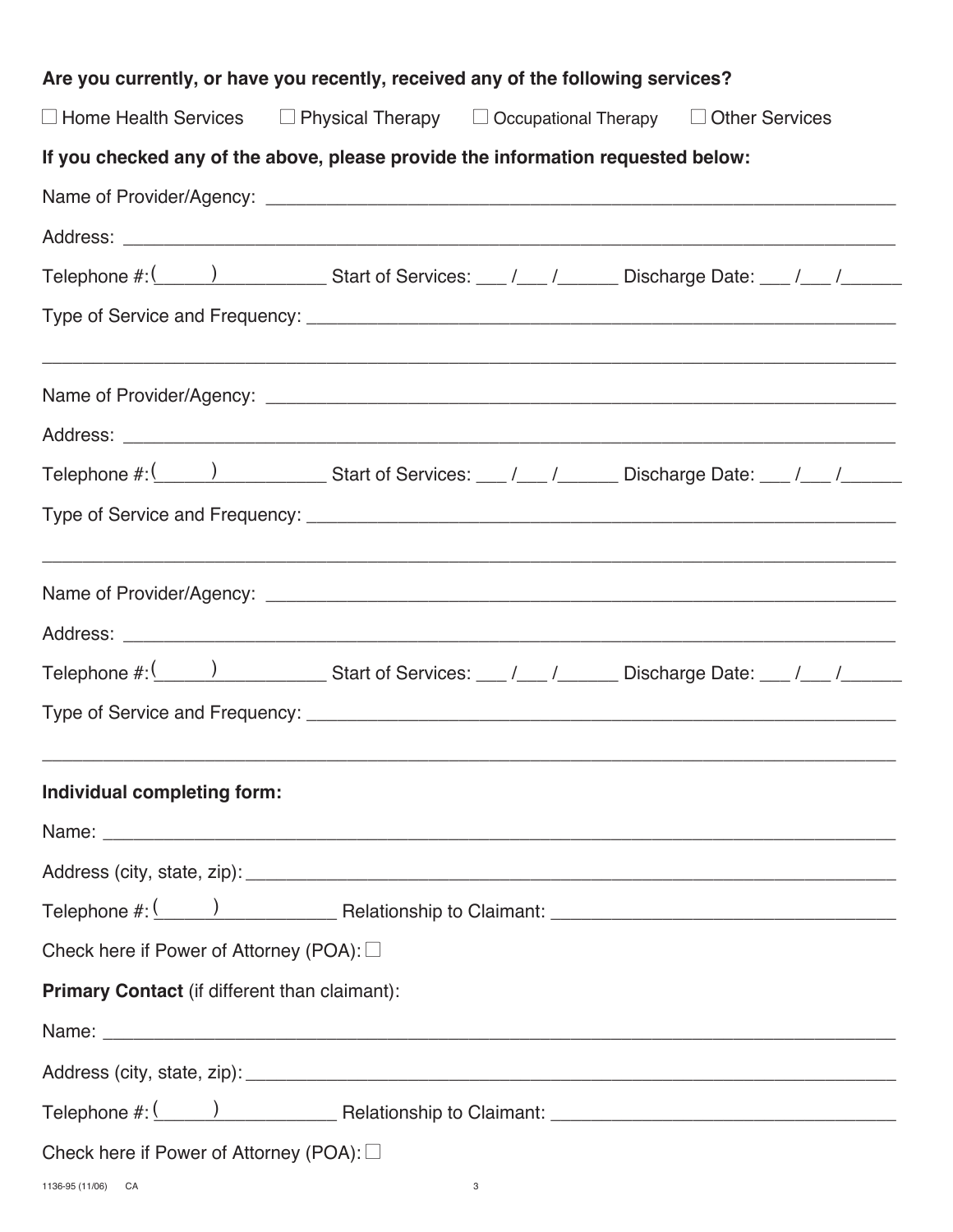

## **Authorization for Primary Contact**

(Optional: If no primary contact is assigned, the claimant or their legal representative will be the primary contact.)

I authorize **I** authorize **I** authorize representative in regard to my claim(s). In doing so, I am giving UnumProvident Corporation, its insurance subsidiaries\* and duly authorized representatives ("UnumProvident") the right to discuss all aspects of my coverage and claim(s) with my representative. This may include information regarding benefits, medical conditions (including, but not limited to, HIV and AIDS, mental illness and drug and alcohol abuse), medical providers, caregivers and locations of care. This information will be provided so that my representative may assist me with my claim(s). This information may be provided to my representative in writing or orally, such as by telephone. I understand the information could be redisclosed by my representative and no longer protected by federal privacy regulations.

I understand I am not required to sign this authorization and UnumProvident may not condition payment of my claim(s) on whether I sign this authorization. I may revoke this authorization in writing at any time except to the extent UnumProvident has relied on the authorization prior to notice of revocation. I may revoke this authorization by sending written notice to: Long Term Care Customer Care, 2211 Congress Street, Portland, Maine 04122.

This authorization is valid for the duration of my claim unless it is revoked in writing. I know that I have a right to request a copy of this authorization. A photographic or electronic copy of this authorization is as valid as the original.

(Claimant Signature) (Date Signed)

\_\_\_\_\_\_\_\_\_\_\_\_\_\_\_\_\_\_\_\_\_\_\_\_\_\_\_\_\_\_\_\_\_\_\_\_\_\_ \_\_\_\_\_\_\_\_\_\_\_\_\_\_\_\_\_\_\_\_\_\_\_\_\_\_\_

\_\_\_\_\_\_\_\_\_\_\_\_\_\_\_\_\_\_\_\_\_\_\_\_\_\_\_\_\_\_\_\_\_\_\_\_\_\_ (Print Name)

\* This authorization is valid for the following UnumProvident insurance subsidiaries: Unum Life Insurance Company of America and Provident Life and Accident Insurance Company.